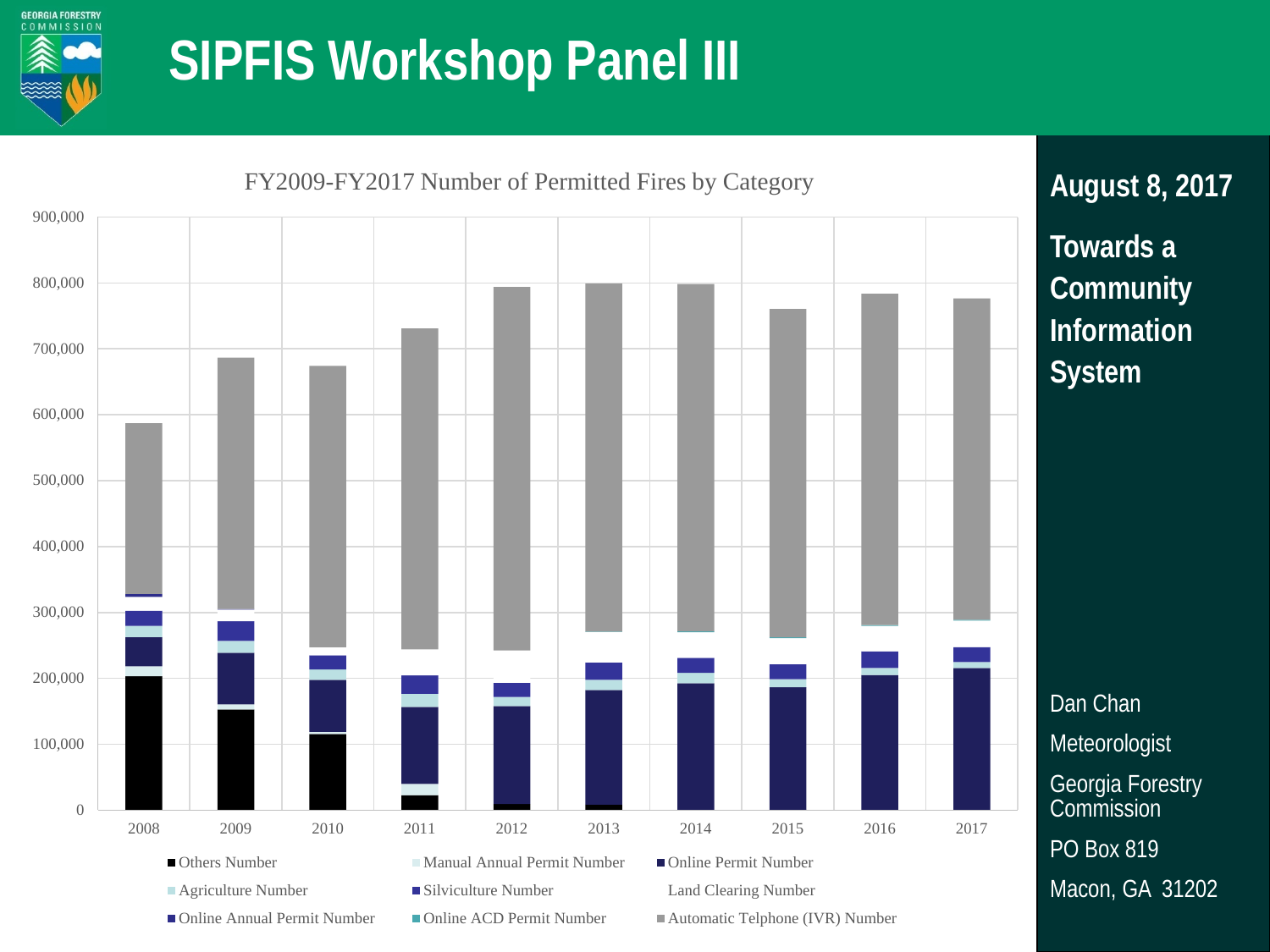

#### FY2013-2017 Average Annual Prescribed Burn Numbers

|                                | <b>Type of Burn</b>                  | <b>Number of</b><br><b>Permits</b> | Percentage |
|--------------------------------|--------------------------------------|------------------------------------|------------|
| Acreage<br><b>Burns</b>        | Agricultural<br><b>Burns</b>         | 12,472                             | 2%         |
|                                | Silvicultural<br><b>Burns</b>        | 24,109                             | 3%         |
|                                | <b>Land Clearing</b><br><b>Burns</b> | 40,756                             | 5%         |
| Yard<br>Debris<br><b>Burns</b> | <b>Phone Permits</b>                 | 508,622                            | 65%        |
|                                | <b>Online Permits</b>                | 194,549                            | 25%        |
|                                | <b>Total</b>                         | 783,561                            | $100\%$    |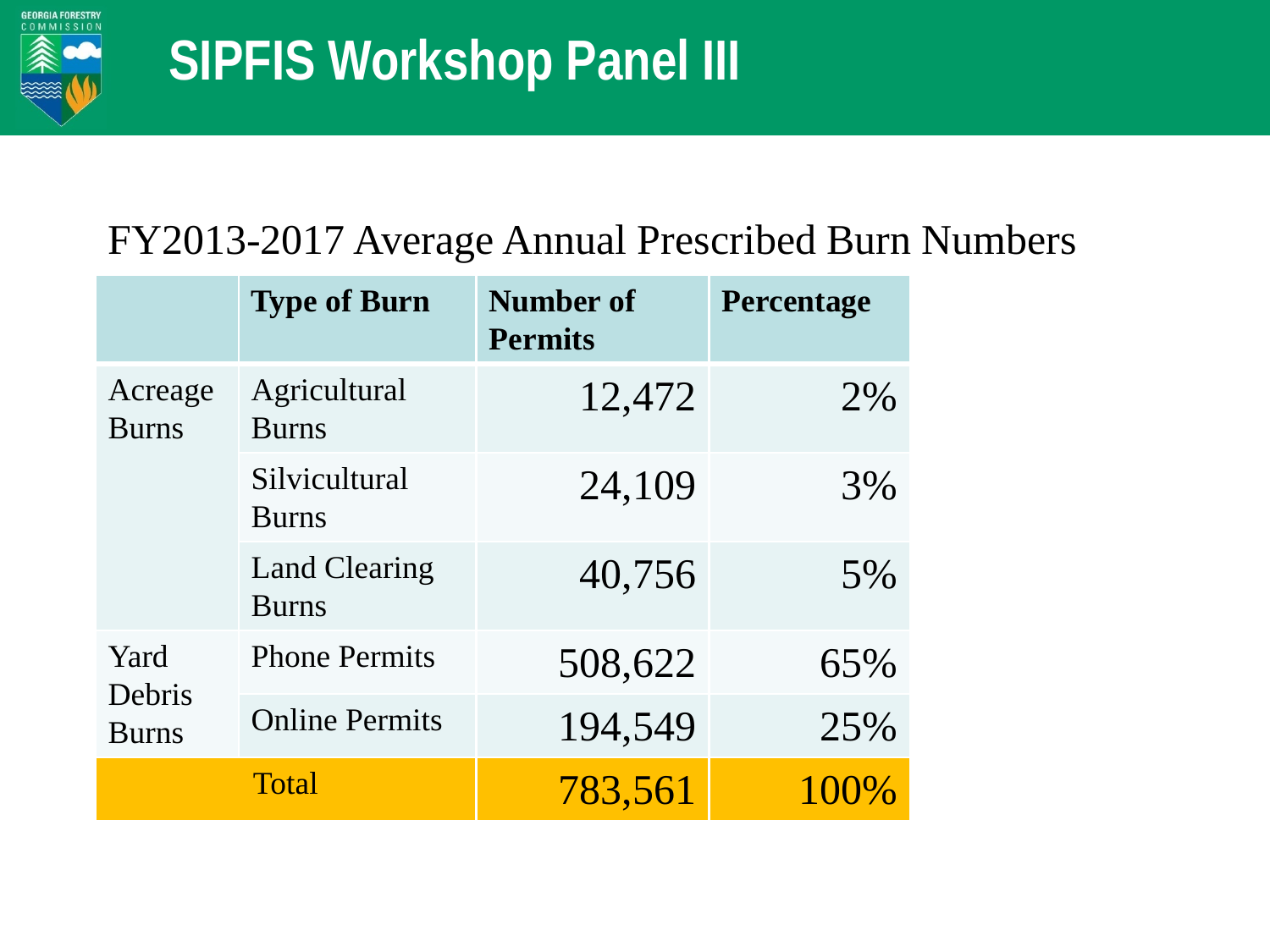

 2009 2010 2011 2012 2013 2014 2015 2016 2017 ■Online ACD Permit Acres ■ Agriculture Acre ■ Silviculture Acre ■ Land Clearing Acre

FY2008-2017 Prescribed Fire Acres by Category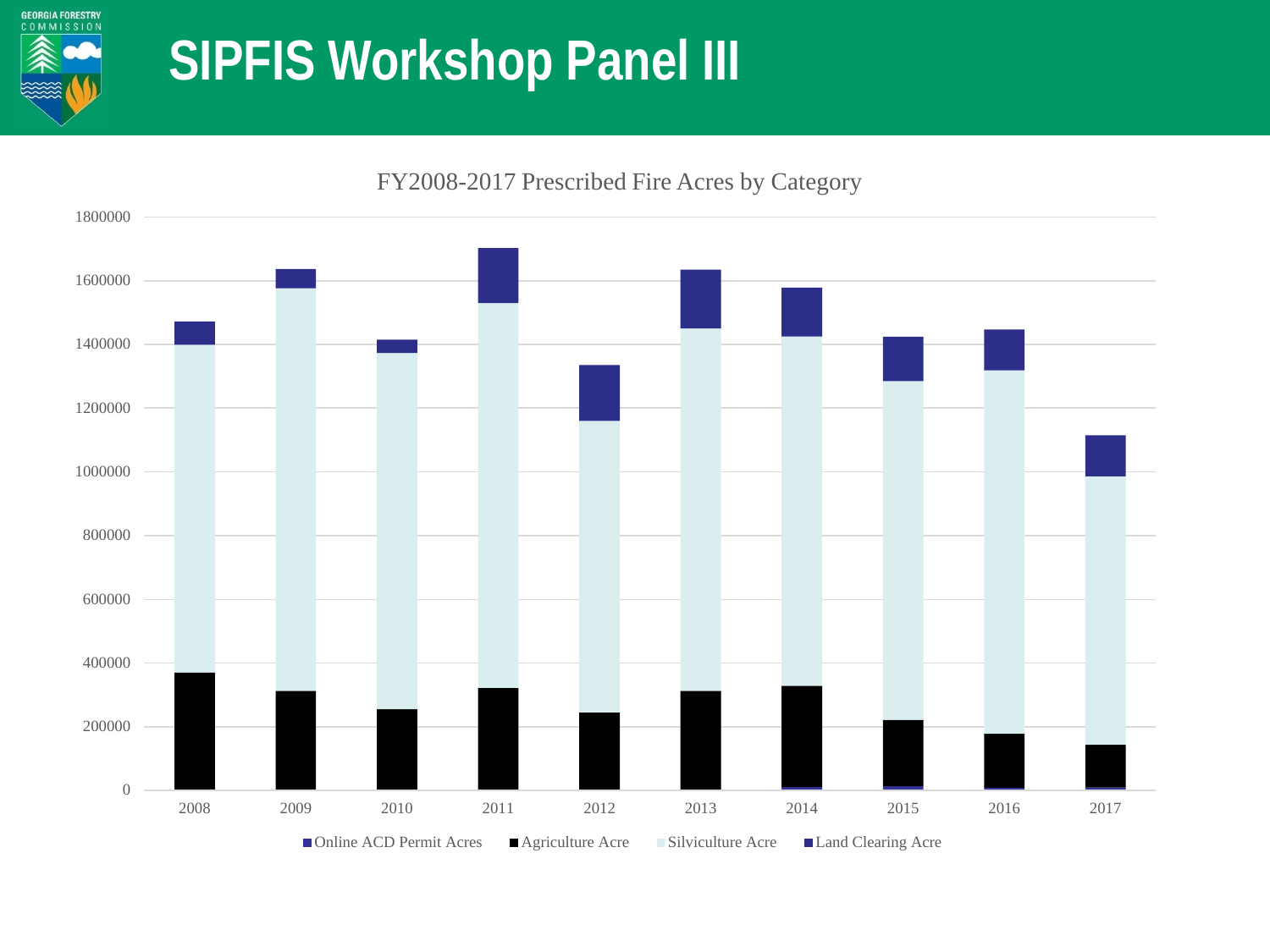

#### FY2013-2017 Average Annual Prescribed Burn Acres

| <b>Types of</b><br><b>Prescribed Burns</b> | <b>Acres</b> | <b>Percentage</b> |
|--------------------------------------------|--------------|-------------------|
| <b>Agricultural Burn</b>                   | 228,319      | 16%               |
| <b>Silvicultural Burn</b>                  | 1,056,435    | 73%               |
| <b>Land Clearing</b><br>Burn               | 155,013      | 11\%              |
| <b>Total</b>                               | 1,439,767    | $100\%$           |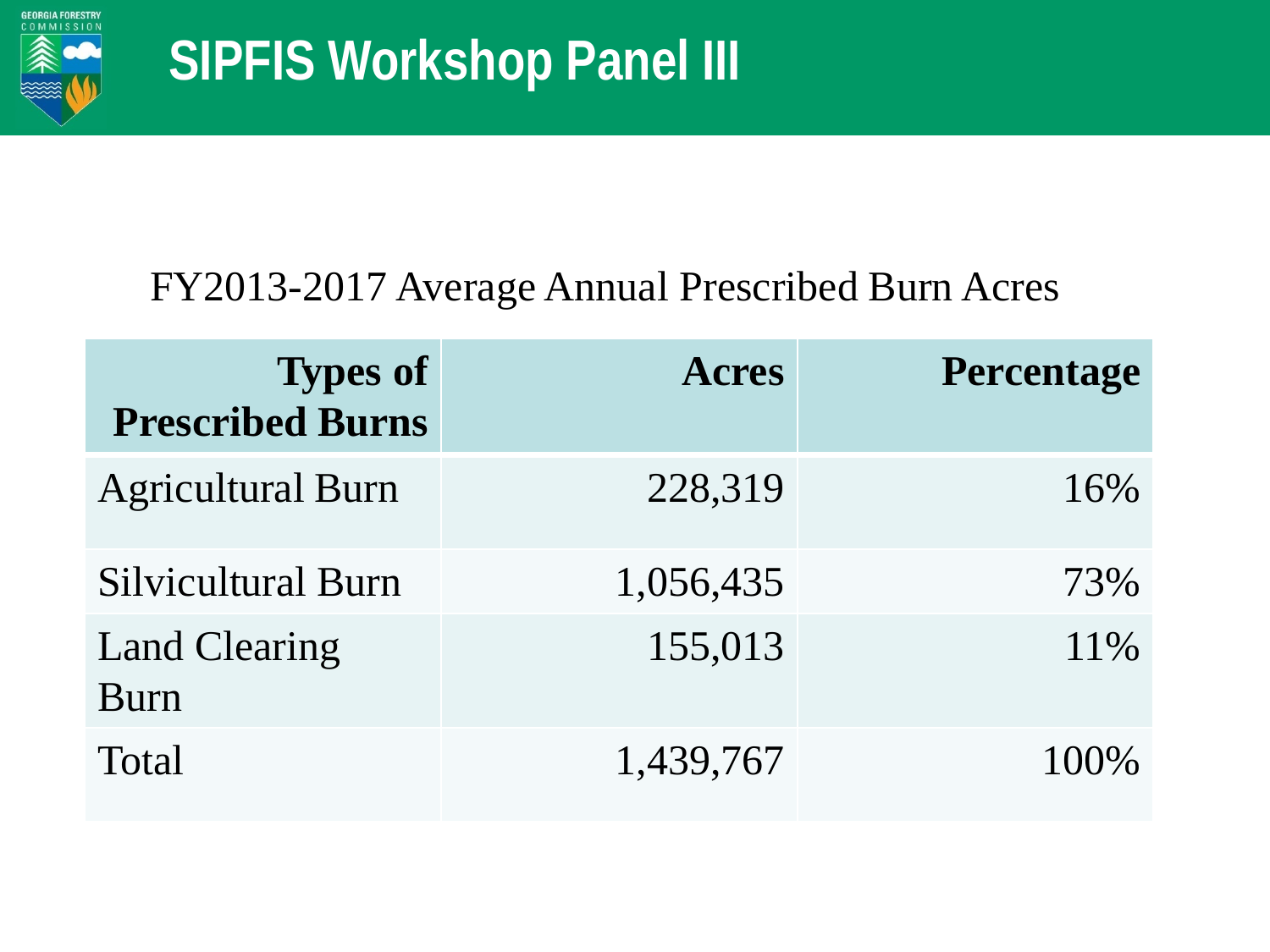

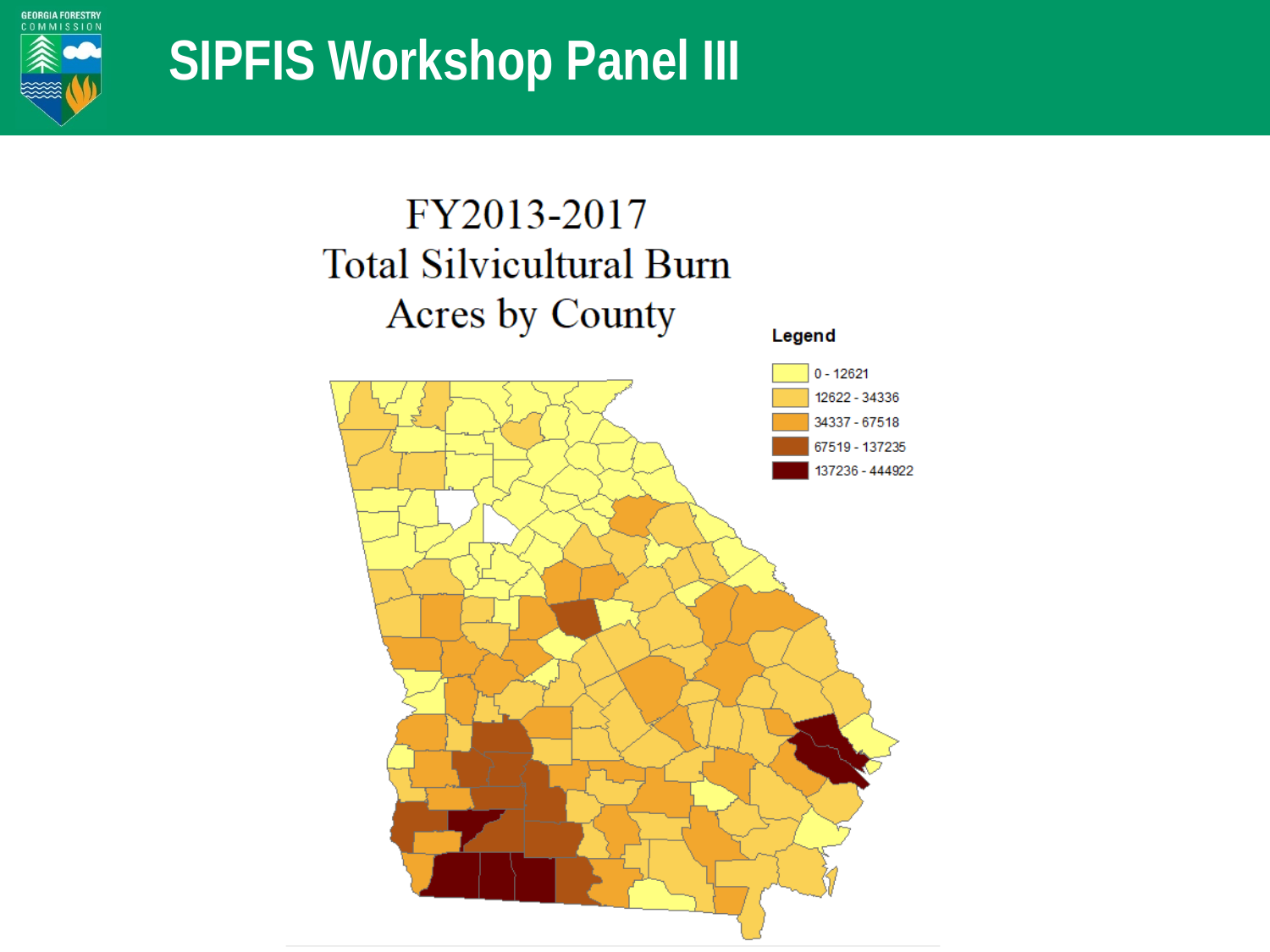

### FY2013-2017 Annual Average Prescribed Burns

| <b>Prescribed Burns</b> | N     | N(%    | <b>Total Acres</b> | <b>Total Acres</b><br>$($ %) |
|-------------------------|-------|--------|--------------------|------------------------------|
| $0.25 - 10$ Acres       | 58032 | 72%    | 150,284            | 10%                          |
| 10.1-100 Acres          | 20389 | 25%    | 825,595            | 57%                          |
| 100.1-300 Acres         | 1475  | 2%     | 271,624            | 19%                          |
| 300.1-1000 Acres        | 188   | $>1\%$ | 94,029             | 7%                           |
| 1000.1-5000 Acres       | 54    | $>1\%$ | 91,455             | 6%                           |
| $5000 +$ Acres          |       | $>1\%$ | 11,042             | 1%                           |
| Total                   | 80139 | 100\%  | 1,444,028          | 100%                         |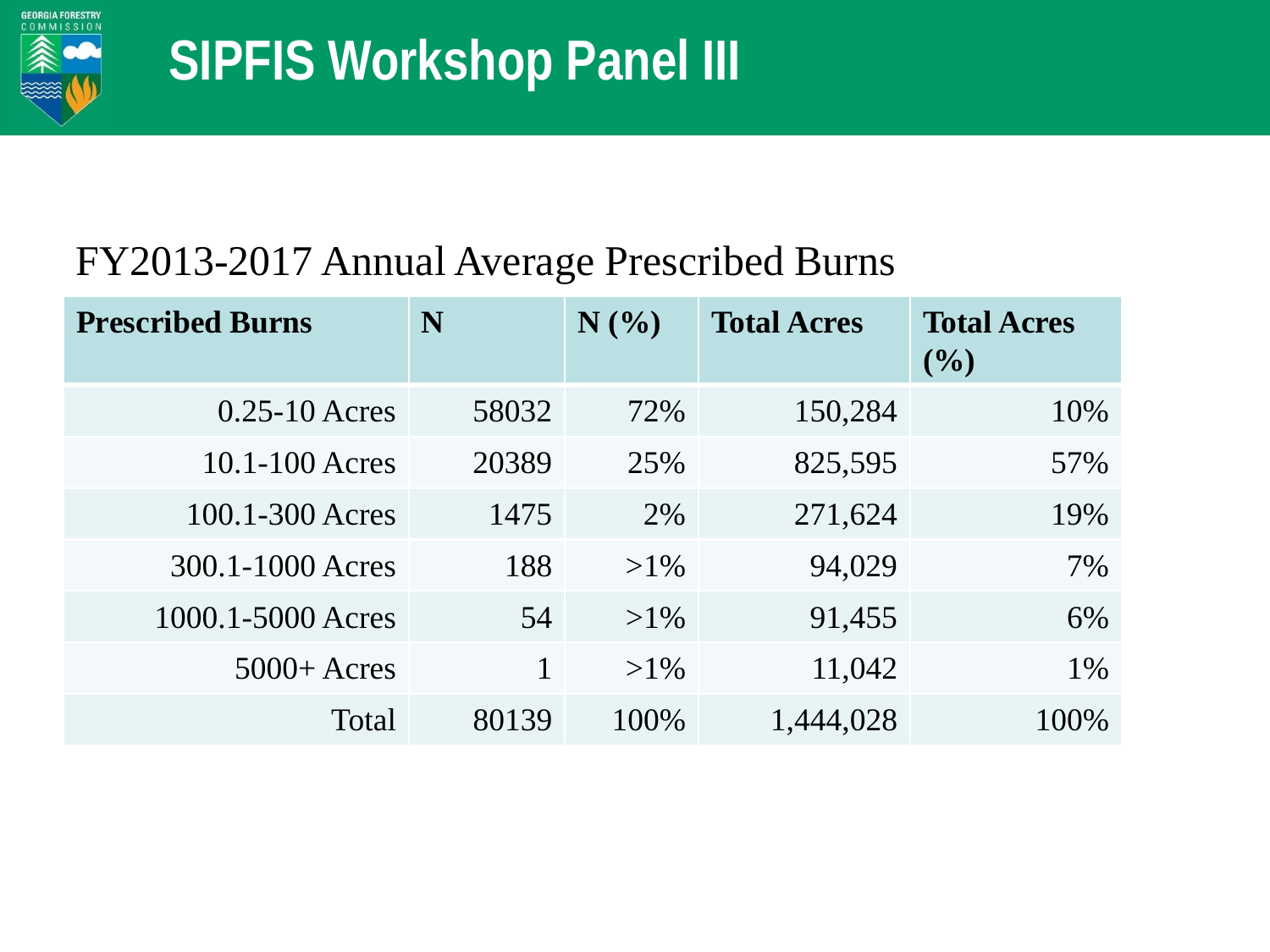

### How is Air Quality information used in Prescribed Fires management?

Now:

#### **Forestry Weather & Smoke Management Forecast From Georgia Forestry Commission** Issued at: 630 AM EDT Sat 10 Jun 2017

|                                                                                                                                                                                                                                                                                                                                                                                                                             |                           | District 1 (Coosa-South) |                                   |                     |                                  |
|-----------------------------------------------------------------------------------------------------------------------------------------------------------------------------------------------------------------------------------------------------------------------------------------------------------------------------------------------------------------------------------------------------------------------------|---------------------------|--------------------------|-----------------------------------|---------------------|----------------------------------|
| In corporation with the Georgia Environmental Protection Division, the Georgia Forestry Commission<br>will not issue burning permits due to the high probability that open burning would make an unacceptable<br>contribution to ozone formation today for the following counties, Catoosa, Chattooga, Floyd, Gordon,<br>Picken, Polk, Walker, Banks, Barrows, Clarke, Dawson, Jackson, Lumpkin, Madison, Morgan,<br>Oconee |                           |                          |                                   |                     |                                  |
|                                                                                                                                                                                                                                                                                                                                                                                                                             | Today                     | Tonight                  | Sunday                            | Sunday Night Monday |                                  |
| <b>Sky Condition</b>                                                                                                                                                                                                                                                                                                                                                                                                        | Mostly Sunny Mostly Clear |                          | Becoming Partly Becoming<br>Sunny | Partly Cloudy       | Clear                            |
| Temperature                                                                                                                                                                                                                                                                                                                                                                                                                 | 85 To 89                  | 63 To 67                 | 86 To 90                          | 66 To 70            | 87 To 91                         |
| Relative Humidity                                                                                                                                                                                                                                                                                                                                                                                                           | 35 To 40                  | 90 To 95                 | 38 To 43                          | 90 To 95            | 41 To 46                         |
| Heat Index                                                                                                                                                                                                                                                                                                                                                                                                                  | 84 To 89                  |                          | 85 To 92                          |                     | 87 To 95<br>(Extreme<br>Caution) |
| Probability of<br>Precipitation                                                                                                                                                                                                                                                                                                                                                                                             | None                      | None                     | 20                                | None                | 20                               |
| Shower Coverage                                                                                                                                                                                                                                                                                                                                                                                                             | None                      | None                     | Isolated                          | None                | Isolated                         |
| Precipitation Type                                                                                                                                                                                                                                                                                                                                                                                                          | None                      | None                     | Mainly Evening<br>ThunderShowers  | None                | Mainly Evening<br>ThunderShowers |
| Precipitation Amount                                                                                                                                                                                                                                                                                                                                                                                                        | None                      | None                     | 1/4 Inch Or Less None             |                     | 1/4 Inch Or Less                 |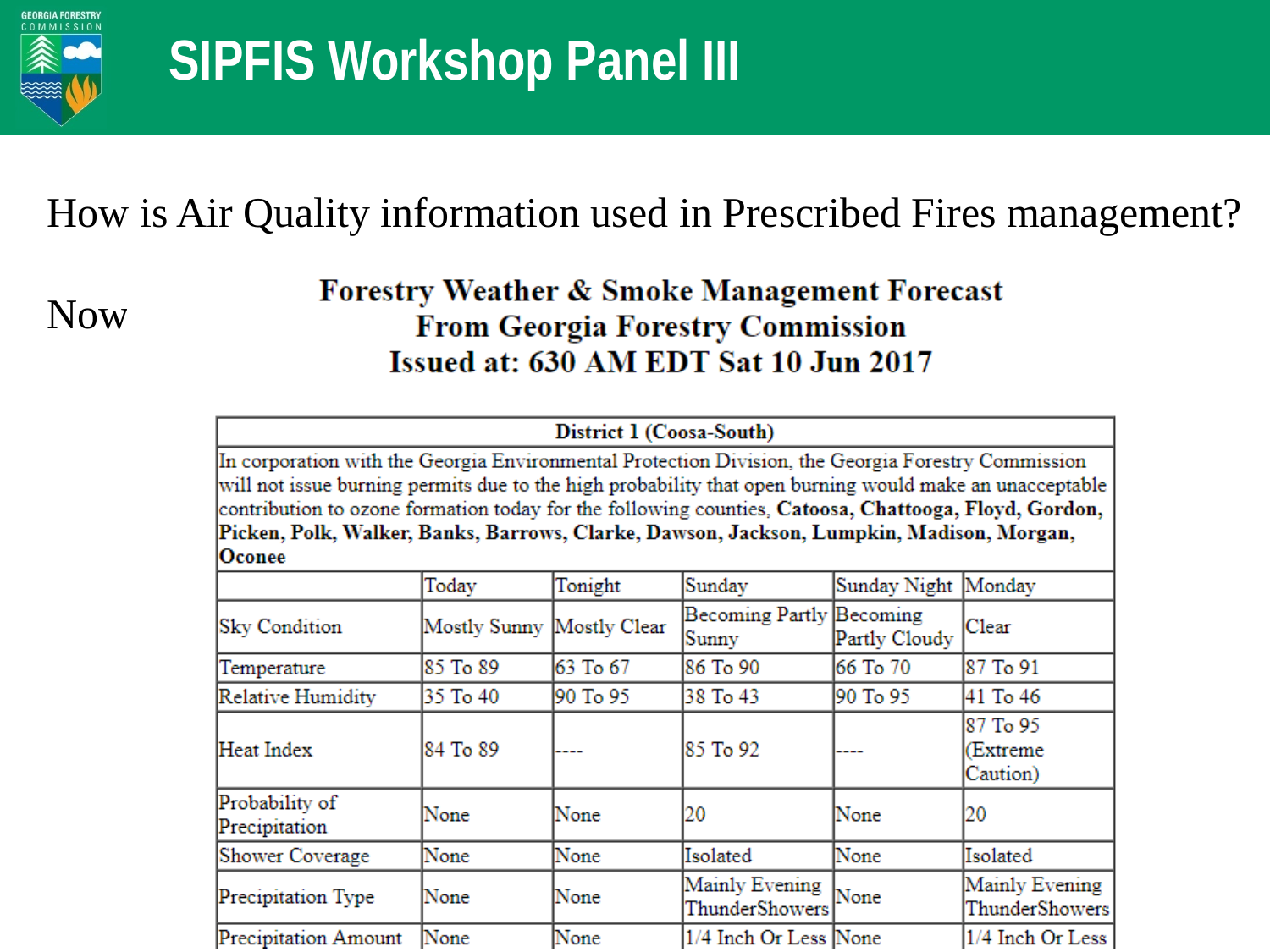

What Data update frequency is required?

Now:

Daily Air Quality Forecasts are available by 2pm the day before.

Desired Future State (Dan Chan) : Daily. Today's forecast be available by 6am. Using the best science, given the maximum County by County permitted prescribed burn acres without serious impacts on air quality/health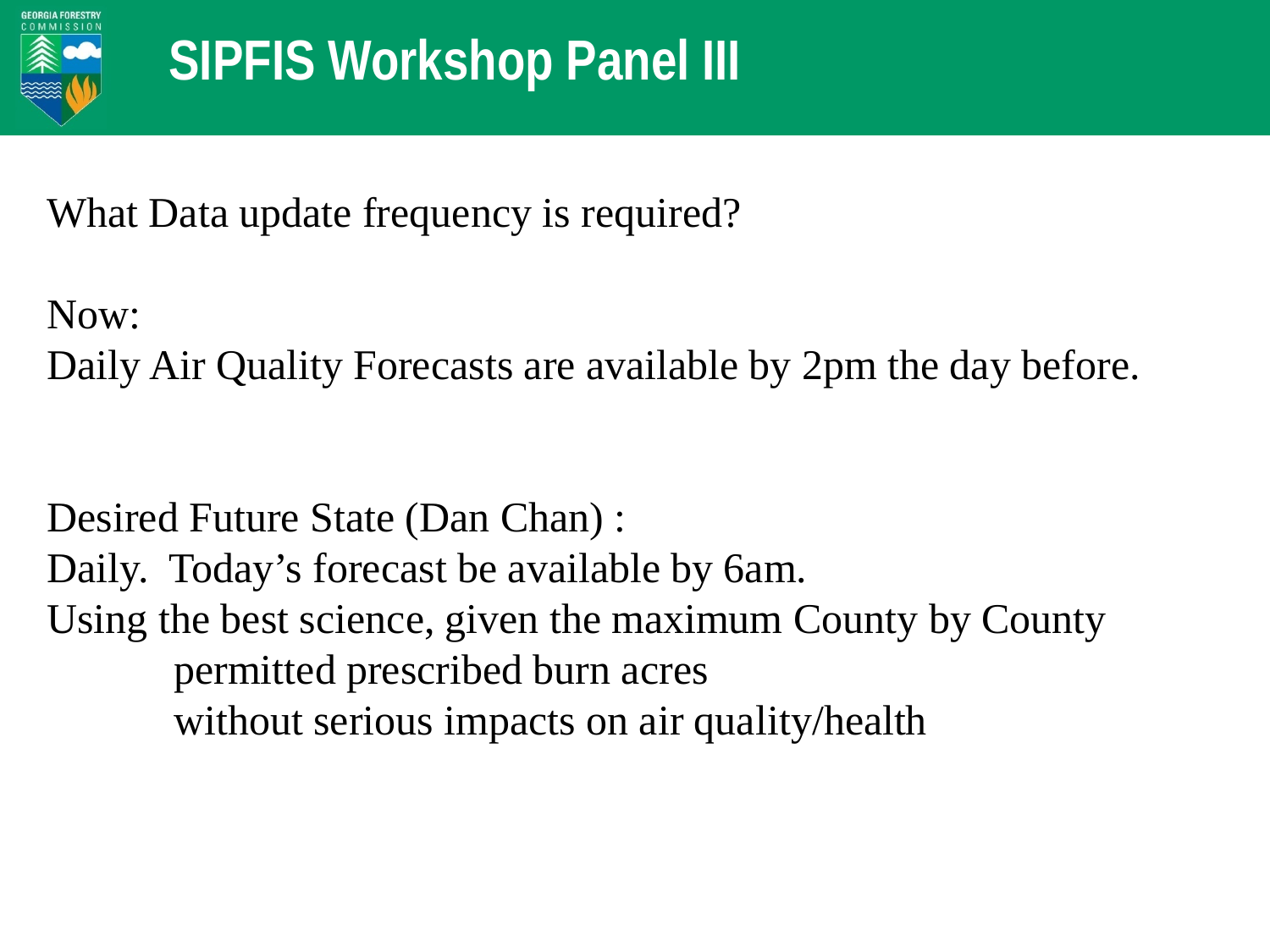

What analytic tools and capabilities are desirable in an integrated information system?

Desired Future State:

- 1. Using the best science in producing accurate air quality forecast.
- Prescribed Fire Locations, Fuel Loading, Consumption, Emission, Transport, Health Impact.
- 2. Timely dissemination of results
- For us, Georgia Forestry Commission, to manage Prescribed Burns
- For public to take pre-caution on impending impacts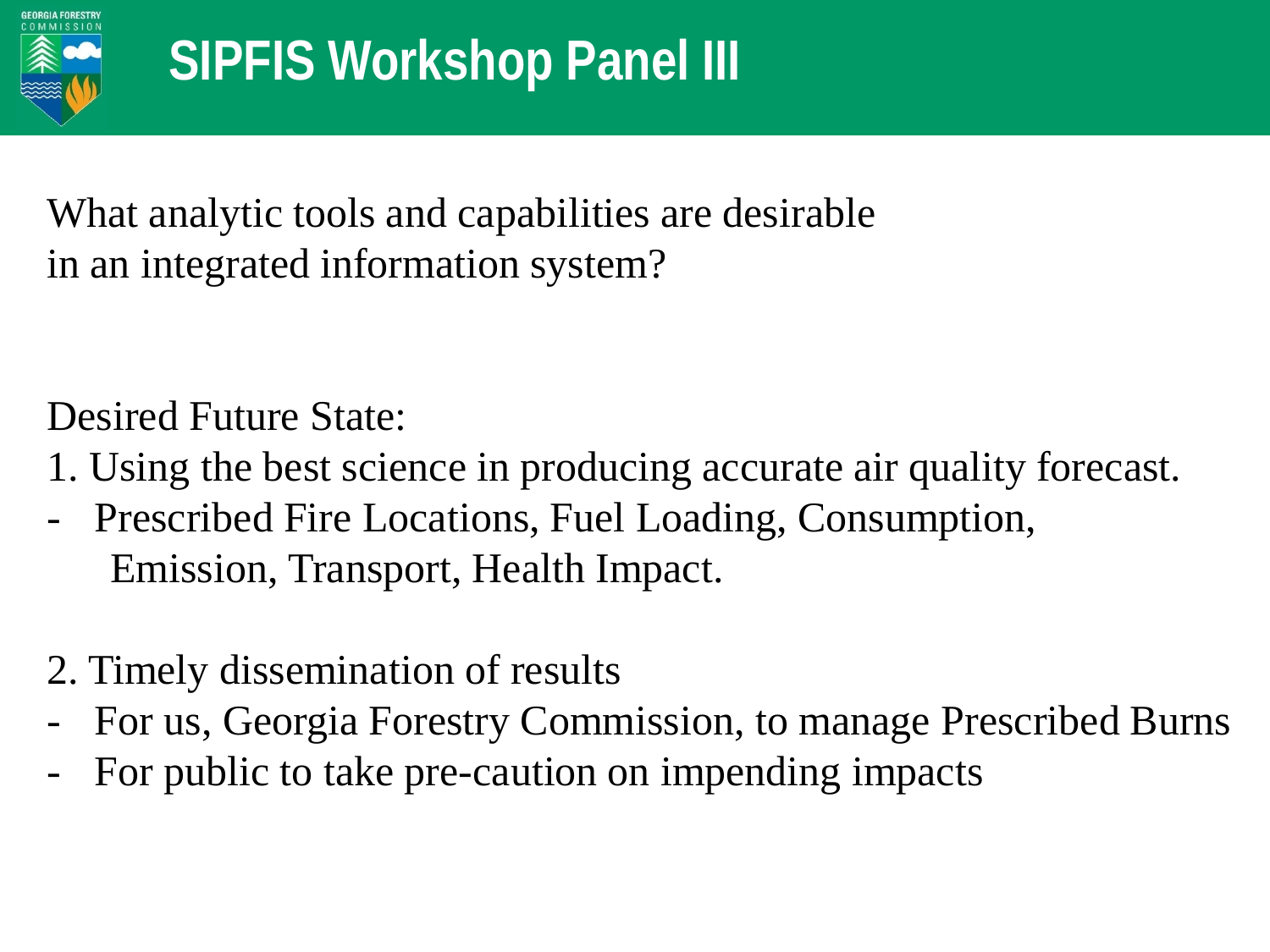

Fuel Loading/Consumption Issue on Ground Fires (Wetland/Swamp)

NEI Pains Bay (NC) Fire Data vs. Estimated Ground Fire PM Data from Gary Curcio, retired Forester from NC Forestry

| <b>Matter</b>   |              | <b>Particulate   Values Reported to <math> </math> Ground + Surface &amp;</b><br><b>EPA for NEI (lbs.)   Aerial Fuels consumption</b><br>$(lbs.)$ |
|-----------------|--------------|---------------------------------------------------------------------------------------------------------------------------------------------------|
| <b>Total PM</b> | $\mathbf{P}$ | $\boldsymbol{\gamma}$                                                                                                                             |
| <b>PM 10</b>    | 109,944      | $\boldsymbol{\eta}$                                                                                                                               |
| <b>PM 2.5</b>   | 93,172       | 460,285,137                                                                                                                                       |

Ground Fires are Not supposed to happen in Prescribed Fires. But, firefighters has no control in Wildfire situation.